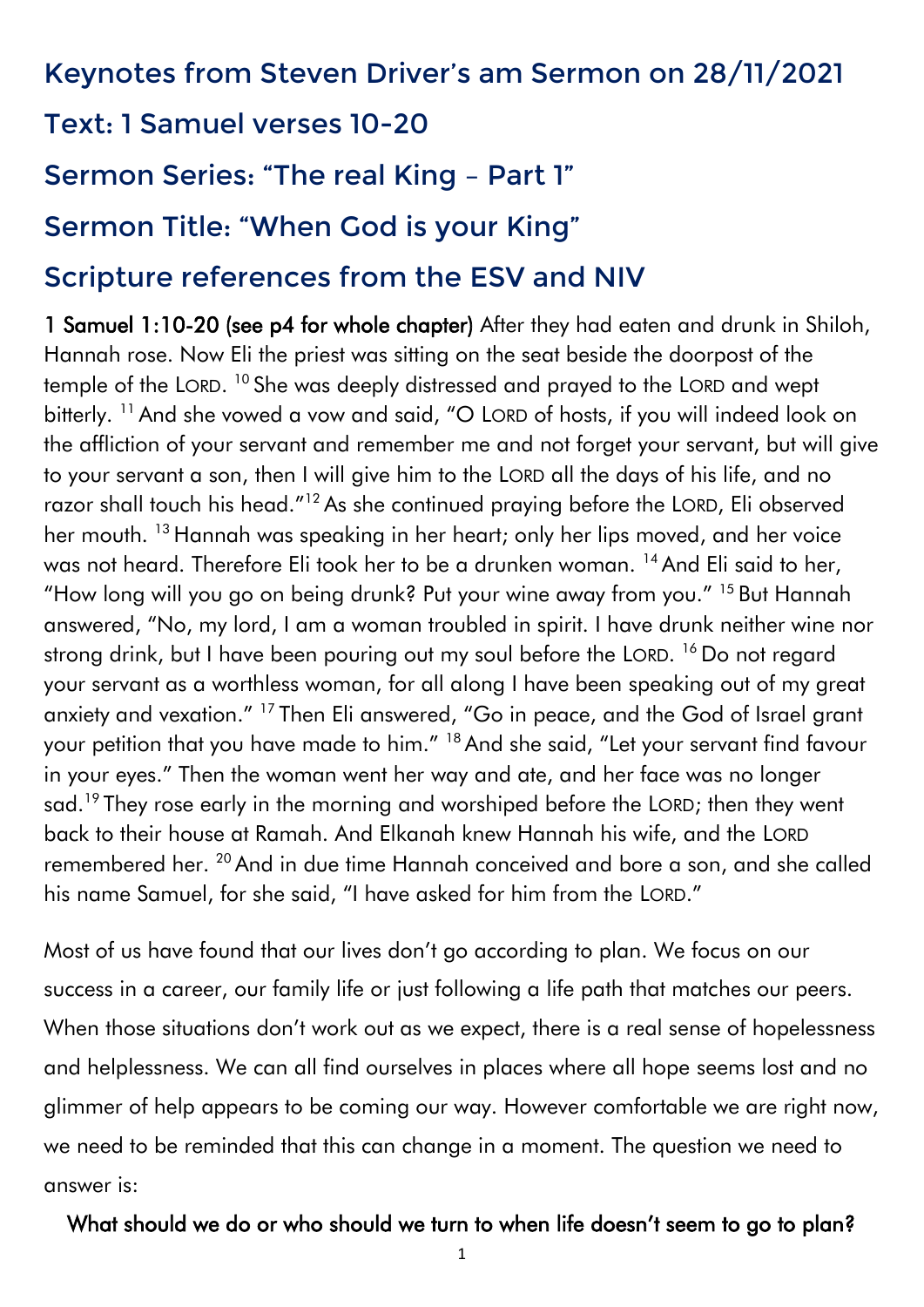The book of 1 Samuel will show us how to answer that question. Before we get to 1 Samuel, we read this at the end of the book of Judges (21:25 NIV): 'In those days Israel had no king; everyone did as they saw fit'.

Israel was in a mess. They were hopeless and helpless. Nothing was going according to plan. The implication of that last verse is that the reason that was happening was because they had no king. Yet Israel did have a King. God was supposed to be their king. Their problem is not that they don't have a king.

# Their problem is that they are rejecting the King they already have. Israel is not putting their trust in their sovereign King, or finding their identity as a nation from their true King.

God's people are looking at other nations and desiring what they apparently have, thus becoming defined by worldly things, which have become the gods in their lives. They are rejecting the Sovereign God who lovingly brought them out of Egypt and formed them as a nation in the first place. This is true of humanity in general and lies at the heart of sin. We see first the rejection of God by Israel then we see:

- How the people rejected Jesus as King, nailing him to the cross
- How the world continues to reject Jesus as God and King today
- How we are all guilty of rejecting Jesus as God and King every day.

We all fall short when we look hard at who or what truly rules in our life. The things that we make number one are not necessarily bad in themselves. It might be:

- Your family having a family or looking after one can become King in your life ahead of Jesus
- Friends trying to live as your friends live can make you a people-pleaser rather than a God-pleaser.
- Financial or other worldly success it's not bad to be successful but it can easily be the thing that replaces

Jesus as King. It shows in what you prioritise

• Your position in church life – it is easy for this to take the place of God. Anyone in church leadership is likely to struggle with this.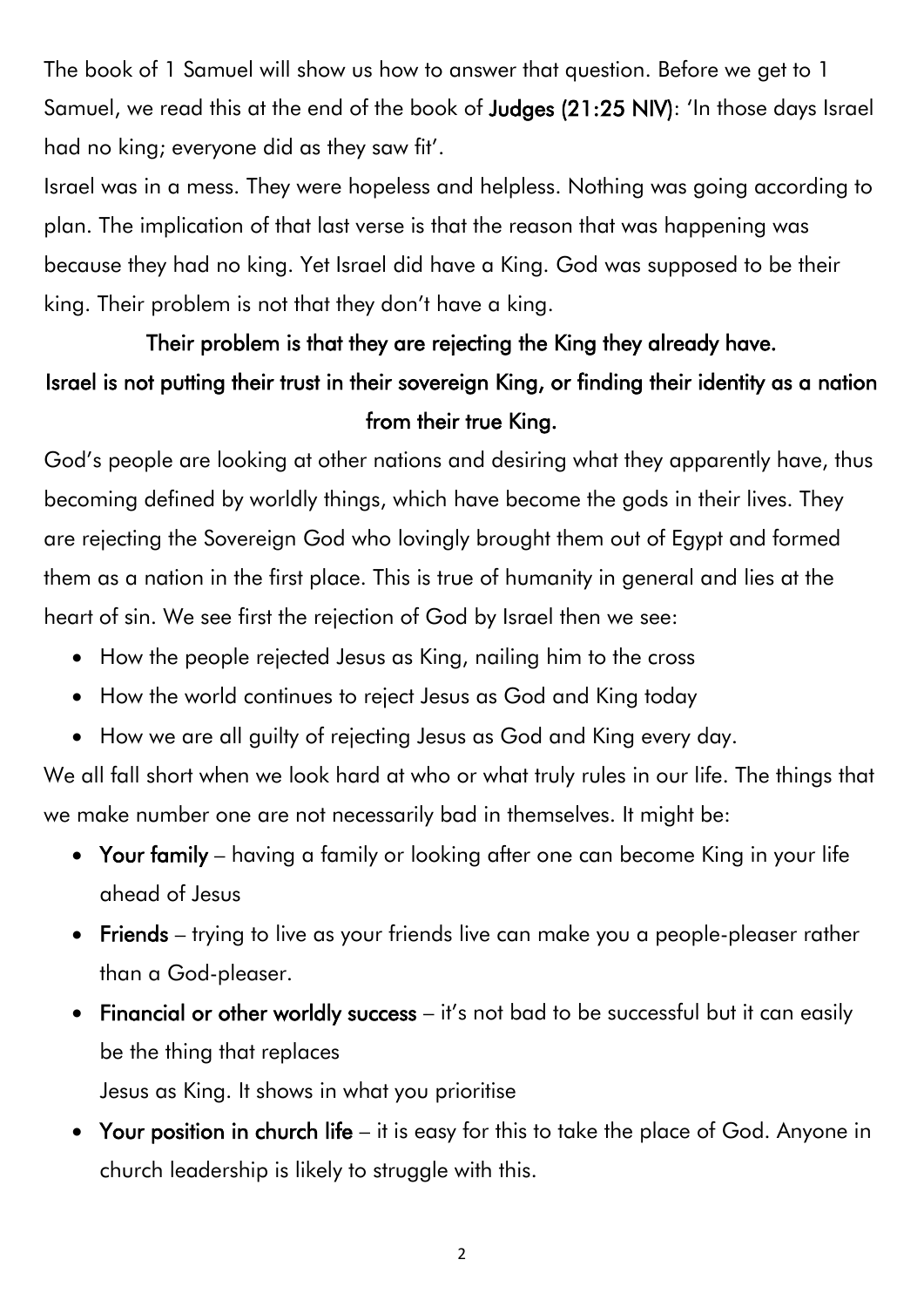If our very identity is wrapped up in the wrong king, then we quickly unravel when that king fails or doesn't live up to our expectations.

## When we make a king out of anyone or anything that isn't God, we are doomed to unravel

What is the alternative? From the opening chapter of 1 Samuel, we can see

what happens when we have God as King and sovereign in our lives in the every day. Here we see a family in turmoil and at the centre is a woman (Hannah) in pain. Hannah is barren, and in those days, not only was it painful on a personal level, but she would also be considered unable to take part in the purposes of God. The people of Israel are looking out for a Saviour and any new born child could potentially be that Saviour, but Hannah was excluded from this purpose, in stark contrast to Elkanah's second wife Peninnah who had children.

Every year, when they went to the house of the Lord, she is painfully reminded both by the food and by Peninnah of her barrenness and exclusion from the purposes of God. Materially, she would have been reasonably comfortable, but in every other way she had nothing and no doubt felt useless.

When we have God as sovereign in our lives, we need to realise first of all that we come

#### to our King with nothing.

No matter how comfortable we are on the outside, inside we are all a mess and unfruitful. Without Jesus as our King to take our place for the punishment of our sin, we are alienated from God and separated from his holiness. We are no different from Hannah or the nation of Israel at that point in their history. We are not fit to take part in his purposes for the salvation of humanity.

## We need God to be our sovereign King

We need Jesus - the anointed King, the Messiah who came to the needy and downtrodden, who came for sinners like us and brought us into citizenship in his kingdom, to be raised and exalted with him in glory.

## We need Jesus to be our King

Hannah's situation brought her to her knees as she recognised the need for the sovereignty of God in her life and we need to recognise that too. When God is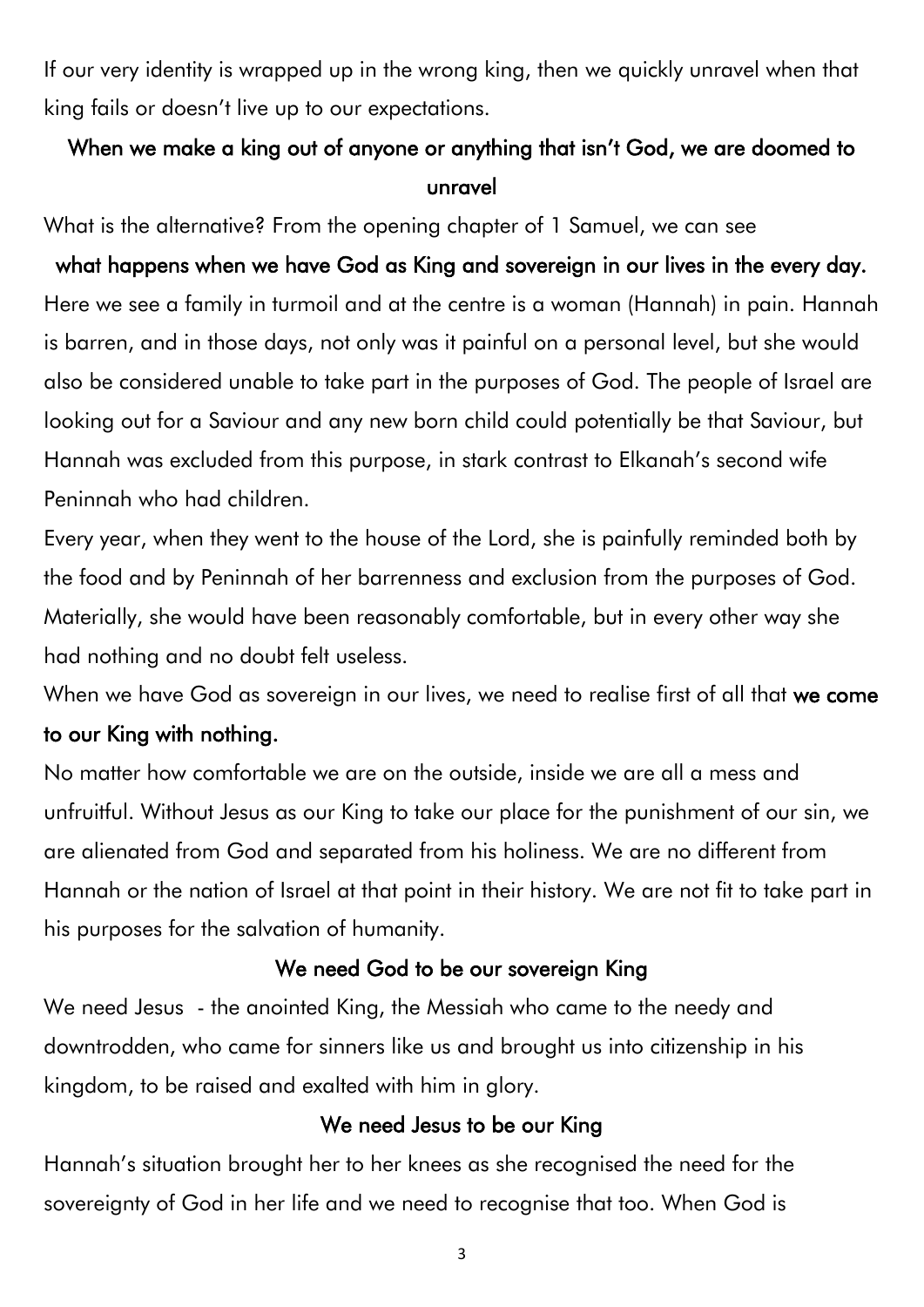sovereign in our life, we are freed from trying to find our identity and righteousness elsewhere. We are all the same – sinners saved by grace. From that place of recognition, three outcomes naturally happen when you have the true King truly reigning in your life:

1. A life full of prayer (vv10-16) Hannah prays an earnest and frank prayer that is raw with emotion – a prayer that can only be prayed by someone who has confidence in the sovereignty of God. She understood that it is God who has closed her womb and therefore only him who can open it. She has recognised that she can come to him with her every need. Hannah is no one special yet she feels qualified to speak to the God who is sovereign of the universe. God cares about us and allows us to do that – to come to him and pour out our grief and pain, bringing everything to him and casting every anxiety upon him. We see in the Psalms that we can bring every emotion to him, in every type of situation, and know that he is listening.

Our problem is not that we can't bring everything to God – it is that we rarely try to. When we do pray according to the sovereignty of God, knowing that the God who created the universe hears and understands our every word, our life will reflect that and we will be changed so that we have:

2. A life full of peace (w17-18) – what Hannah does next is striking. She is not still praying, nor do we jump to the arrival of a baby. We read that Eli says to her 'Go in peace, and may the God of Israel grant you what you have asked of him'. (v17 NIV).

Hannah's response (v18) shows that she doesn't have any answers at this point. She does not know what God will do with her prayer, yet in a few moments she is no longer the weeping woman unable to eat because of her affliction (v7).

Instead, we read of her: 'the woman went her way and ate, and her face was no longer sad'(v18). She is going in peace. She has brought her petition to the feet of the Lord and left it completely with him, putting her trust in the sovereignty of God. Any of us can come with all the troubles of the world on our shoulders and pass them on to Almighty God, knowing that he is the one dealing with them.

4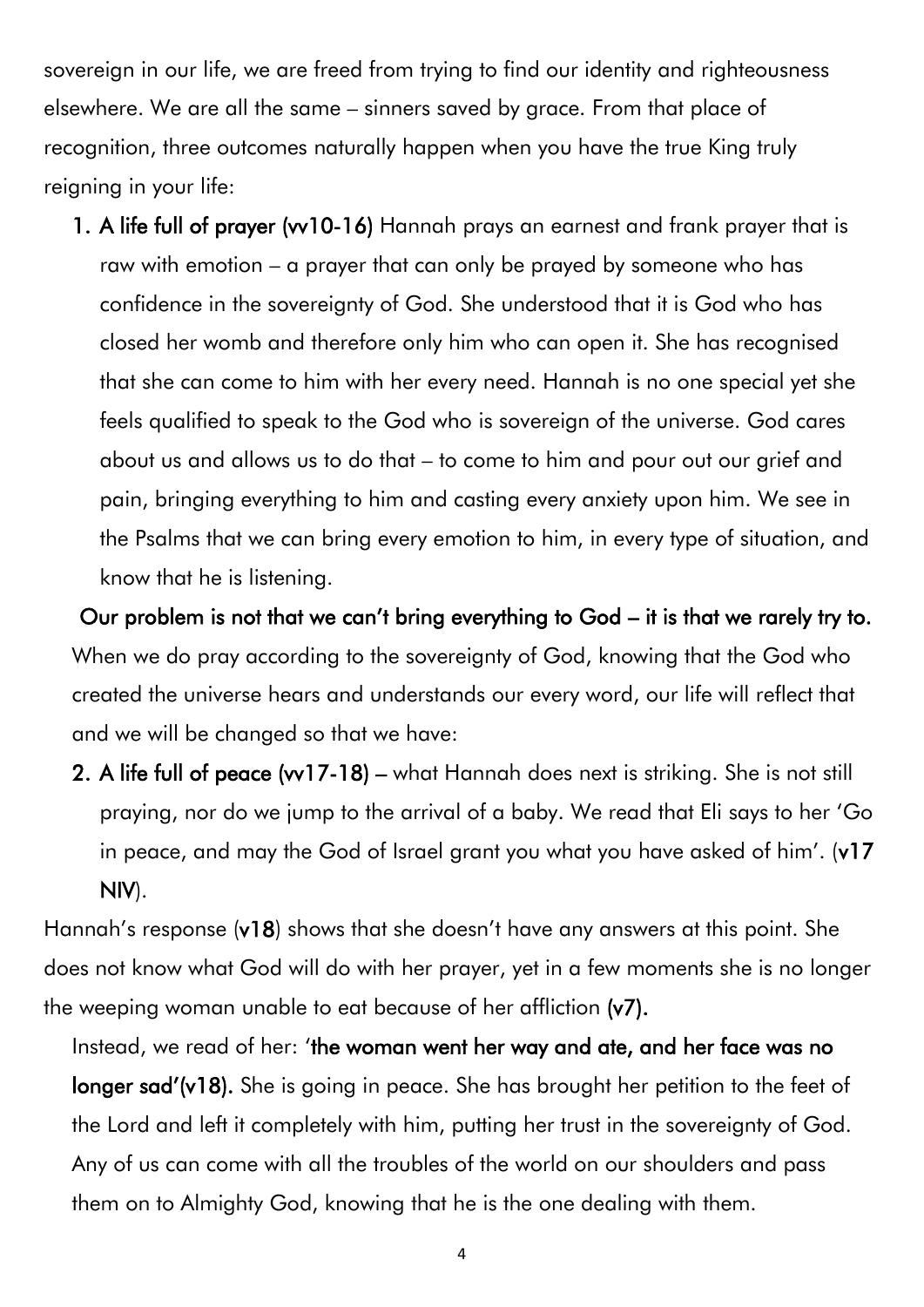#### This is part of the peace that our King gives his people

We are promised a future hope in glory when there will be everlasting peace, but for now we can experience some of that peace when we lay our troubles at the feet our King and trust him to deal with them. The challenge for us is to do that as we pray. It is what will transform our prayers from dutiful to earnest as we discover the peace we can know when we present our anxieties to Jesus. (Phil 4:6-7 see p4). The situation may not have changed on the surface but our life will be changed as we now live a life of peace trusting in the sovereign God.

## When you pray, do you leave your anxieties completely with the King, trusting that he has it in hand?

3. You have a life full of purpose – Hannah's prayer is answered with the birth of Samuel, and she follows through on what she promised God. Samuel will grow up dwelling in the house of the Lord. In this, she is giving back to the Lord what she has been given. Samuel's birth reveals Hannah's role in God's great plan of salvation, and her delight in that role. Her desire for a child was never just about her having children, but rather was about her having a specific purpose in God's plan.

#### When we trust in our King Jesus, we receive that same assurance

Whether or not God gives us what we ask for, or just tells us to wait, we are assured that we are chosen before time began to be called children of the living God and as we live now, we have a very clear purpose. It is a simple one:

#### To delight in God, to the glory of God, for the good of all people

It is the vision of the church because it is the purpose God has given to his people.

- When we find delight in our King, basking in what he has done for us, he is glorified
- As God is glorified, more people come to know him and find delight in him, joining with us to glorify him

We are part of God's mission for him to be glorified for all eternity, and when Jesus returns that is exactly what will happen. It means that our whole life, indeed our whole identity, can be wrapped up in that purpose.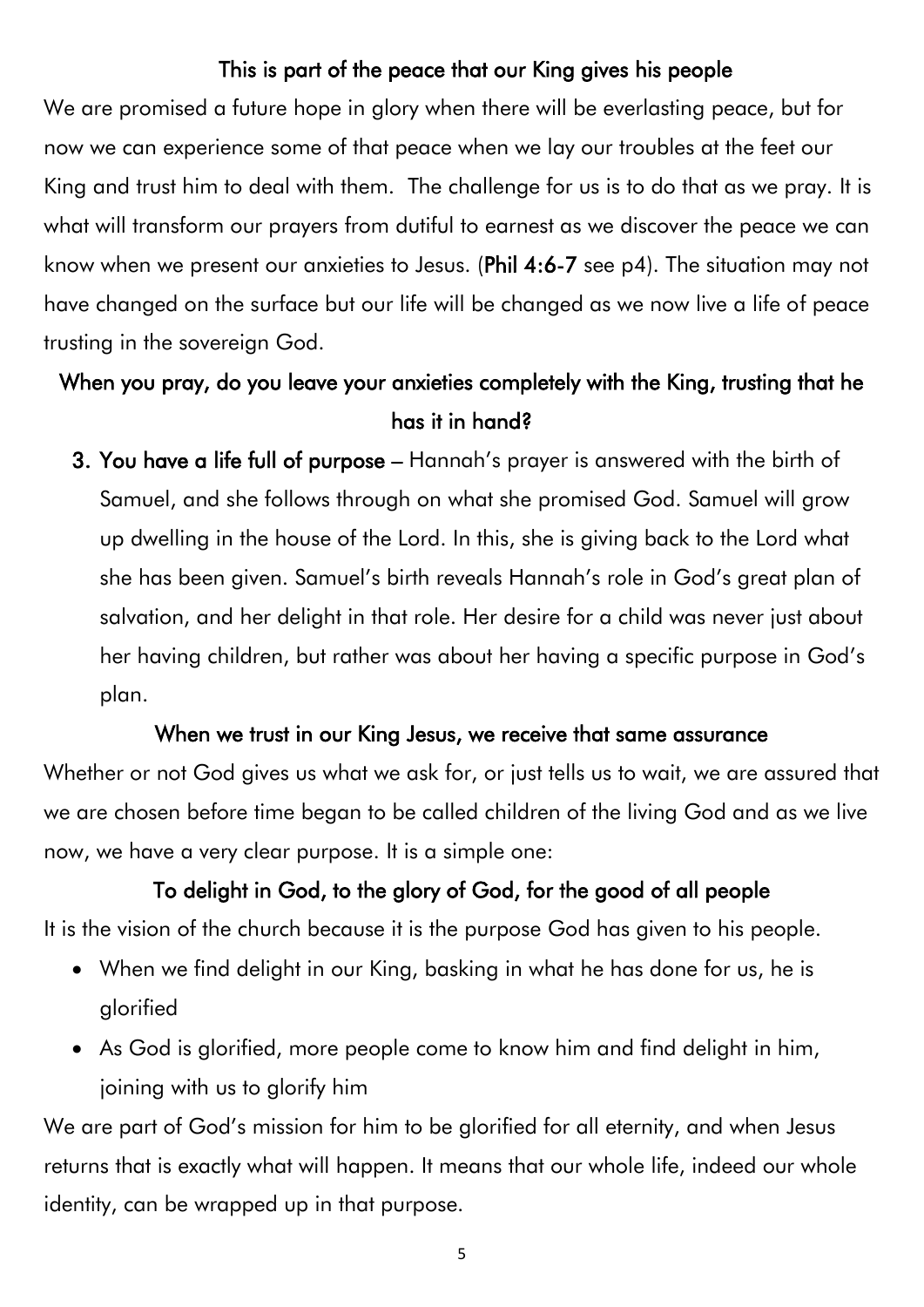God's great purpose can never fail and therefore our purpose in life cannot unravel or our identity be undone, because we have found our purpose and identity wholly and truly in the King we are delighting in, the King who has chosen and saved us. When we put our trust fully in Jesus, we are not defined by anything the world has to offer.

- Where we have other kings reigning in our lives, we need to repent, and pull these down from their pedestal.
- We need to daily fix our eyes on our King remembering what he has won for us.
- We need to seek God's help first each day before we get distracted by what the world offers.

We are children of God. No matter what happens to our human plans, we are still a part of the greatest plan of all, led by the greatest King of all – Jesus. 1 Samuel 1:1-28 There was a certain man of Ramathaim-zophim of the hill country of Ephraim whose name was Elkanah the son of Jeroham, son of Elihu, son of Tohu, son of Zuph, an Ephrathite. <sup>2</sup> He had two wives. The name of the one was Hannah, and the name of the other, Peninnah. And Peninnah had children, but Hannah had no children.<sup>3</sup> Now this man used to go up year by year from his city to worship and to sacrifice to the LORD of hosts at Shiloh, where the two sons of Eli, Hophni and Phinehas, were priests of the LORD. <sup>4</sup> On the day when Elkanah sacrificed, he would give portions to Peninnah his wife and to all her sons and daughters.<sup>5</sup> But to Hannah he gave a double portion, because he loved her, though the LORD had closed her womb. <sup>6</sup> And her rival used to provoke her grievously to irritate her, because the LORD had closed her womb.  $^7$  So it went on year by year. As often as she went up to the house of the LORD, she used to provoke her. Therefore Hannah wept and would not eat. <sup>8</sup> And Elkanah, her husband, said to her, "Hannah, why do you weep? And why do you not eat? And why is your heart sad? Am I not more to you than ten sons?"<sup>9</sup> After they had eaten and drunk in Shiloh, Hannah rose. Now Eli the priest was sitting on the seat beside the doorpost of the temple of the LORD. <sup>10</sup> She was deeply distressed and prayed to the LORD and wept bitterly. <sup>11</sup> And she vowed a vow and said, "O LORD of hosts, if you will indeed look on the affliction of your servant and remember me and not forget your servant, but will give to your servant a son, then I will give him to the LORD all the days of his life, and no

6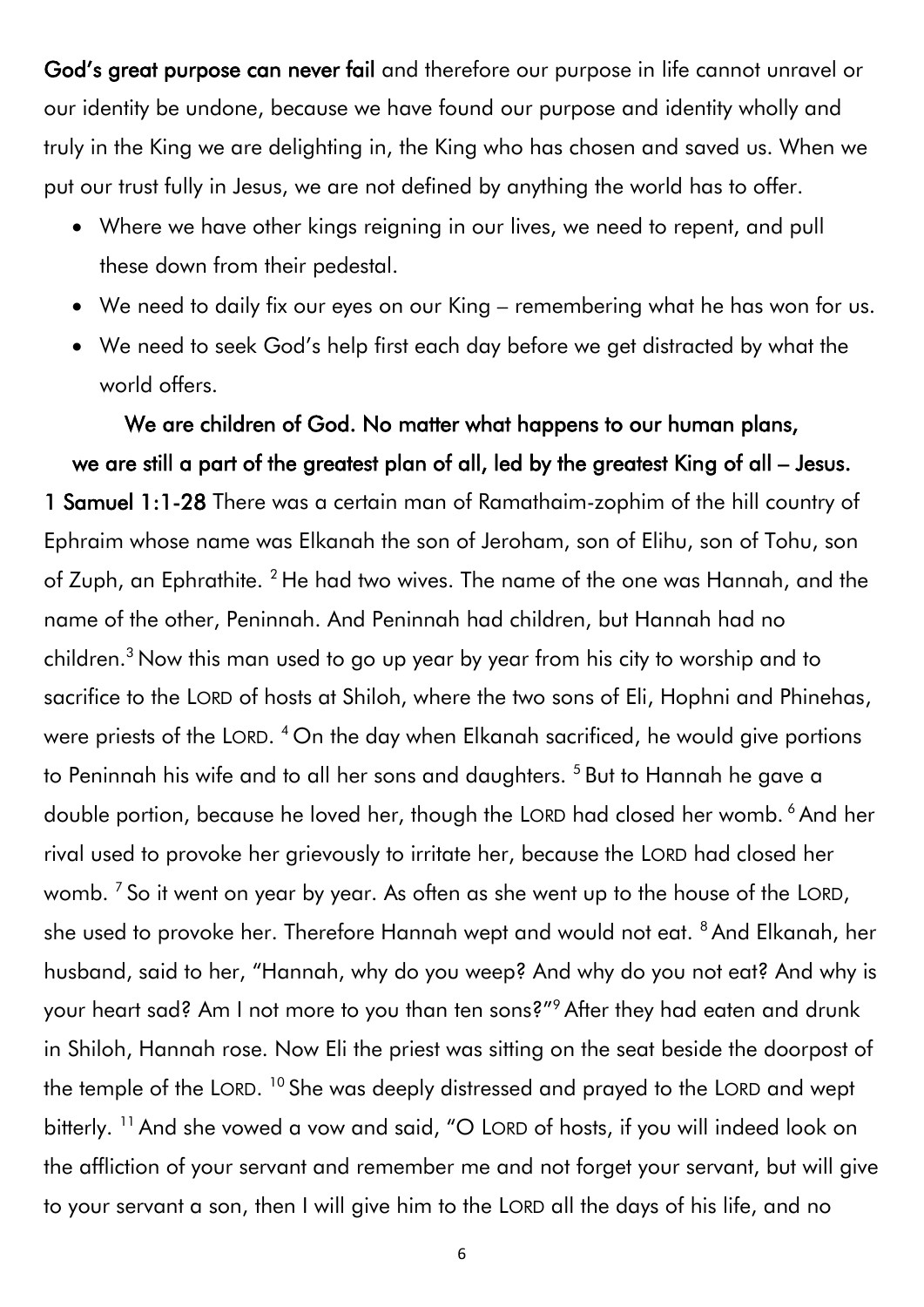razor shall touch his head."<sup>12</sup> As she continued praying before the LORD, Eli observed her mouth. <sup>13</sup> Hannah was speaking in her heart; only her lips moved, and her voice was not heard. Therefore Eli took her to be a drunken woman. <sup>14</sup> And Eli said to her, "How long will you go on being drunk? Put your wine away from you." <sup>15</sup> But Hannah answered, "No, my lord, I am a woman troubled in spirit. I have drunk neither wine nor strong drink, but I have been pouring out my soul before the LORD. <sup>16</sup> Do not regard your servant as a worthless woman, for all along I have been speaking out of my great anxiety and vexation." <sup>17</sup> Then Eli answered, "Go in peace, and the God of Israel grant your petition that you have made to him."<sup>18</sup> And she said, "Let your servant find favor in your eyes." Then the woman went her way and ate, and her face was no longer sad.<sup>19</sup> They rose early in the morning and worshiped before the LORD; then they went back to their house at Ramah. And Elkanah knew Hannah his wife, and the LORD remembered her. <sup>20</sup> And in due time Hannah conceived and bore a son, and she called his name Samuel, for she said, "I have asked for him from the LORD." <sup>21</sup> The man Elkanah and all his house went up to offer to the LORD the yearly sacrifice and to pay his vow. <sup>22</sup> But Hannah did not go up, for she said to her husband, "As soon as the child is weaned, I will bring him, so that he may appear in the presence of the LORD and dwell there forever." <sup>23</sup> Elkanah her husband said to her, "Do what seems best to you; wait until you have weaned him; only, may the LORD establish his word." So the woman remained and nursed her son until she weaned him. <sup>24</sup> And when she had weaned him, she took him up with her, along with a three-year-old bull,<sup>[\[c\]](https://www.biblegateway.com/passage/?search=1%20Samuel%201&version=ESV#fen-ESV-7237c)</sup> an ephah<sup>[\[d\]](https://www.biblegateway.com/passage/?search=1%20Samuel%201&version=ESV#fen-ESV-7237d)</sup> of flour, and a skin of wine, and she brought him to the house of the LORD at Shiloh. And the child was young. <sup>25</sup> Then they slaughtered the bull, and they brought the child to Eli. <sup>26</sup> And she said, "Oh, my lord! As you live, my lord, I am the woman who was standing here in your presence, praying to the LORD.  $^{27}$  For this child I prayed, and the LORD has granted me my petition that I made to him. <sup>28</sup> Therefore I have lent him to the LORD. As long as he lives, he is lent to the LORD." And he worshiped the LORD there.

Philippians 4:6-7 Do not be anxious about anything, but in every situation, by prayer and petition, with thanksgiving, present your requests to God.<sup>7</sup> And the peace of God,